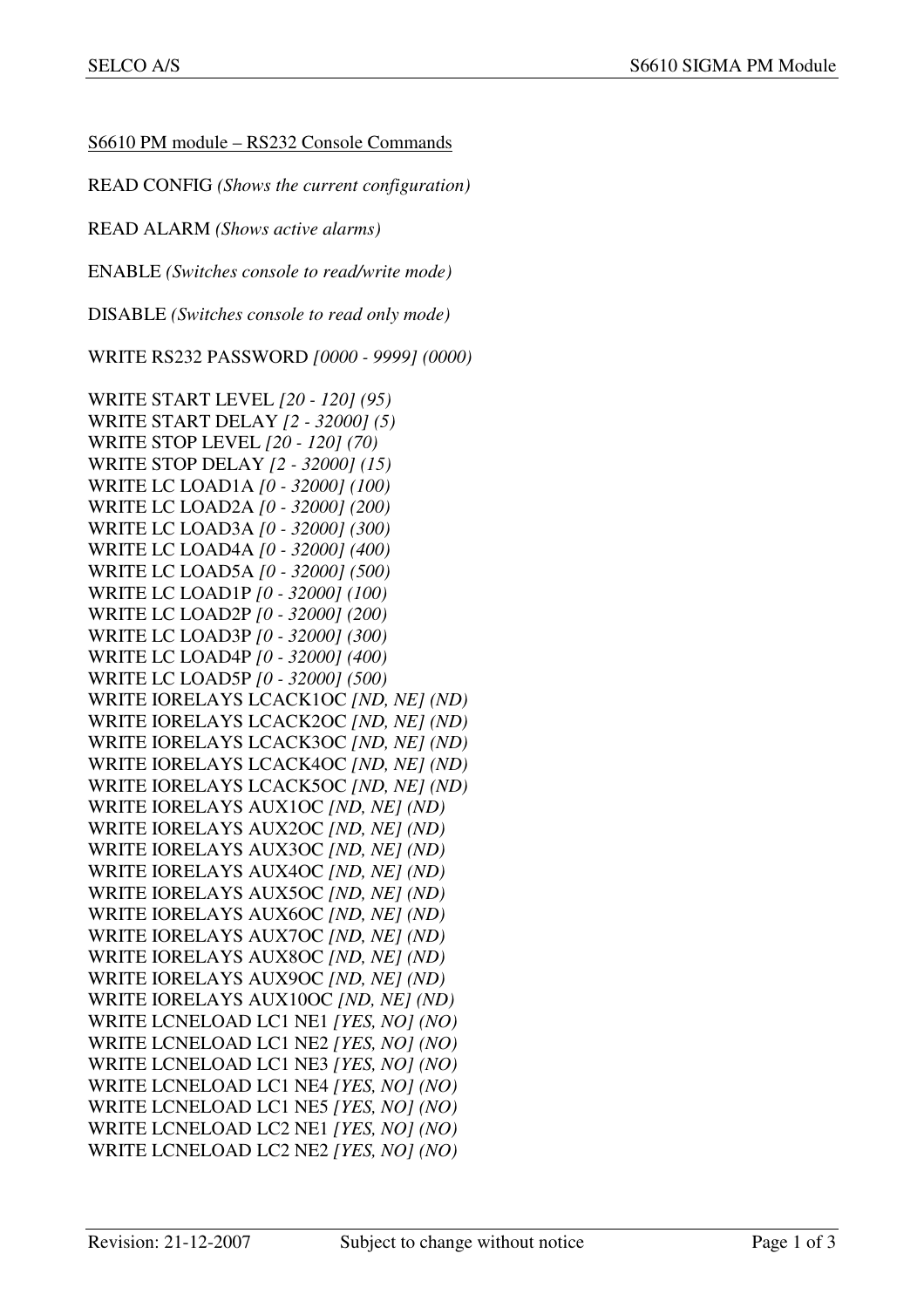WRITE LCNELOAD LC2 NE3 *[YES, NO] (NO)* WRITE LCNELOAD LC2 NE4 *[YES, NO] (NO)* WRITE LCNELOAD LC2 NE5 *[YES, NO] (NO)* WRITE LCNELOAD LC3 NE1 *[YES, NO] (NO)* WRITE LCNELOAD LC3 NE2 *[YES, NO] (NO)* WRITE LCNELOAD LC3 NE3 *[YES, NO] (NO)* WRITE LCNELOAD LC3 NE4 *[YES, NO] (NO)* WRITE LCNELOAD LC3 NE5 *[YES, NO] (NO)* WRITE LCNELOAD LC4 NE1 *[YES, NO] (NO)* WRITE LCNELOAD LC4 NE2 *[YES, NO] (NO)* WRITE LCNELOAD LC4 NE3 *[YES, NO] (NO)* WRITE LCNELOAD LC4 NE4 *[YES, NO] (NO)* WRITE LCNELOAD LC4 NE5 *[YES, NO] (NO)* WRITE LCNELOAD LC5 NE1 *[YES, NO] (NO)* WRITE LCNELOAD LC5 NE2 *[YES, NO] (NO)* WRITE LCNELOAD LC5 NE3 *[YES, NO] (NO)* WRITE LCNELOAD LC5 NE4 *[YES, NO] (NO)* WRITE LCNELOAD LC5 NE5 *[YES, NO] (NO)* WRITE LCANAINPS LC1 ENABLED *[YES, NO] (NO)*  WRITE LCANAINPS LC1 VOLTMIN *[0 – 10.000] (0.0)*  WRITE LCANAINPS LC1 VOLTMAX *[0 – 10.000] (10.000)*  WRITE LCANAINPS LC2 ENABLED *[YES, NO] (NO)*  WRITE LCANAINPS LC2 VOLTMIN *[0 – 10.000] (0.0)*  WRITE LCANAINPS LC2 VOLTMAX *[0 – 10.000] (10.000)*  WRITE LCANAINPS LC3 ENABLED *[YES, NO] (NO)*  WRITE LCANAINPS LC3 VOLTMIN *[0 – 10.000] (0.0)*  WRITE LCANAINPS LC3 VOLTMAX *[0 – 10.000] (10.000)*  WRITE LCANAINPS LC4 ENABLED *[YES, NO] (NO)*  WRITE LCANAINPS LC4 VOLTMIN *[0 – 10.000] (0.0)*  WRITE LCANAINPS LC4 VOLTMAX *[0 – 10.000] (10.000)*  WRITE LCANAINPS LC5 ENABLED *[YES, NO] (NO)*  WRITE LCANAINPS LC5 VOLTMIN *[0 – 10.000] (0.0)*  WRITE LCANAINPS LC5 VOLTMAX *[0 – 10.000] (10.000)*  WRITE ANAOUT OUT1 SRC *[TL, RC, IC ] (TL)*  WRITE ANAOUT OUT1 SIGNAL *[VOLT, CUR] (VOLT)*  WRITE ANAOUT OUT1 SRCMIN *[-1000.0 – 1000.0] (0.0)*  WRITE ANAOUT OUT1 SRCMAX *[-1000.0 – 1000.0] (100.0)*  WRITE ANAOUT OUT1 SRCMINP 0 WRITE ANAOUT OUT1 SRCMAXP 100 WRITE ANAOUT OUT1 SRCMINA 0 WRITE ANAOUT OUT1 SRCMAXA 100 WRITE ANAOUT OUT1 VOLTMIN *[-10.000 – 10.000] (0.000)*  WRITE ANAOUT OUT1 VOLTMAX *[-10.000 – 10.000] (10.000)*  WRITE ANAOUT OUT1 CURMIN *[0.000 – 24.000] (4.000)*  WRITE ANAOUT OUT1 CURMAX *[0.000 – 24.000] (20.000)*  WRITE ANAOUT OUT2 SRC *[TL, RC, IC ] (RC)*  WRITE ANAOUT OUT2 SIGNAL *[VOLT, CUR] (VOLT)*  WRITE ANAOUT OUT2 SRCMIN *[-1000.0 – 1000.0] (0.0)*